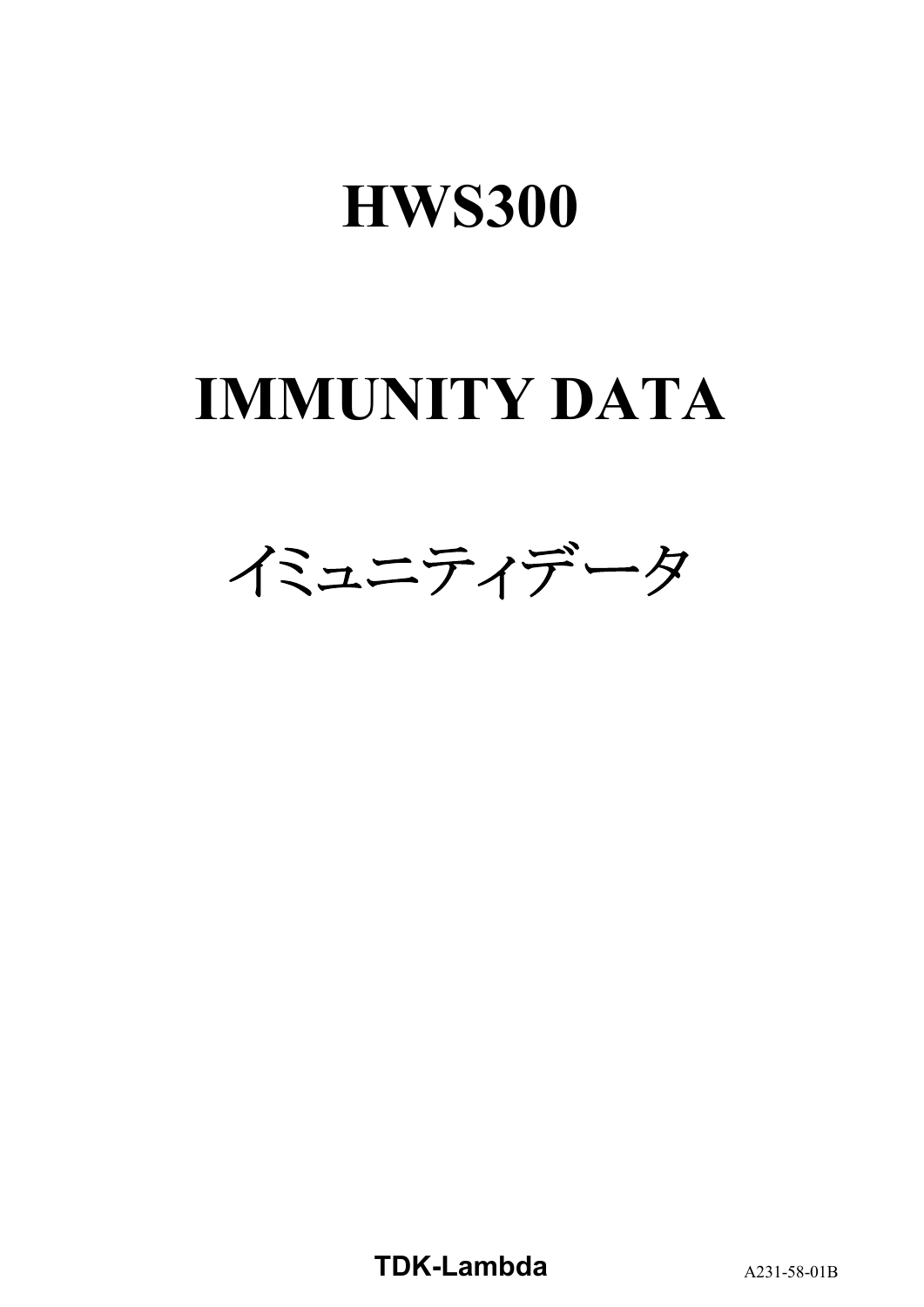## **HWS300**

## **I N D E X**

|                                                                             |                                                                     |                                                                                  | <b>PAGE</b> |
|-----------------------------------------------------------------------------|---------------------------------------------------------------------|----------------------------------------------------------------------------------|-------------|
| Summary of Immunity Test Result                                             |                                                                     |                                                                                  |             |
|                                                                             |                                                                     |                                                                                  |             |
|                                                                             | Electrostatic Discharge Immunity Test (IEC61000-4-2)                |                                                                                  |             |
| Radiated Radio-Frequency Electromagnetic Field Immunity Test (IEC61000-4-3) |                                                                     |                                                                                  |             |
|                                                                             | Electrical Fast Transient / Burst Immunity Test (IEC61000-4-4)      | 4. 電気的ファーストトランジェントバーストイミュニティ試験 ······················ R-4                        |             |
| Surge Immunity Test (IEC61000-4-5)                                          |                                                                     |                                                                                  |             |
| Conducted Disturbances Induced by                                           | Radio-Frequency Field Immunity Test (IEC61000-4-6)                  |                                                                                  |             |
|                                                                             | Power Frequency Magnetic Field Immunity Test (IEC61000-4-8)         |                                                                                  |             |
|                                                                             | Voltage Dips, Short Interruptions Immunity Test (IEC61000-4-11)     |                                                                                  |             |
|                                                                             |                                                                     |                                                                                  |             |
|                                                                             | Electrostatic Discharge Immunity Test (IEC60601-1-2 Ed.4)           |                                                                                  |             |
|                                                                             |                                                                     | Radiated Radio-Frequency Electromagnetic Field Immunity Test (IEC60601-1-2 Ed.4) |             |
|                                                                             | Electrical Fast Transient / Burst Immunity Test (IEC60601-1-2 Ed.4) | 11. 電気的ファーストトランジェントバーストイミュニティ試験 ···················· R-11                        |             |
|                                                                             | Voltage Dips, Short Interruptions Immunity Test (IEC60601-1-2 Ed.4) |                                                                                  |             |
| 使用記号 Terminology used                                                       |                                                                     |                                                                                  |             |
| FG<br>L<br>$\cdots\cdots\cdots$<br>N<br>$\cdots\cdots\cdots$                | フレームグラウンド<br>ライブライン<br><sub>ノイ フライン</sub><br>ニュートラルライン<br>接地<br>+出力 | Frame GND<br>Live line<br>Neutral line                                           |             |
| $\div$<br>$\cdots\cdots\cdots$<br>$+V$<br>$\cdots\cdots\cdots$              | +出力                                                                 | Earth<br>$+$ Output                                                              |             |

※ 当社標準測定条件における結果であり、参考値としてお考え願います。 Test results are reference data based on our standard measurement condition.

## **TDK-Lambda**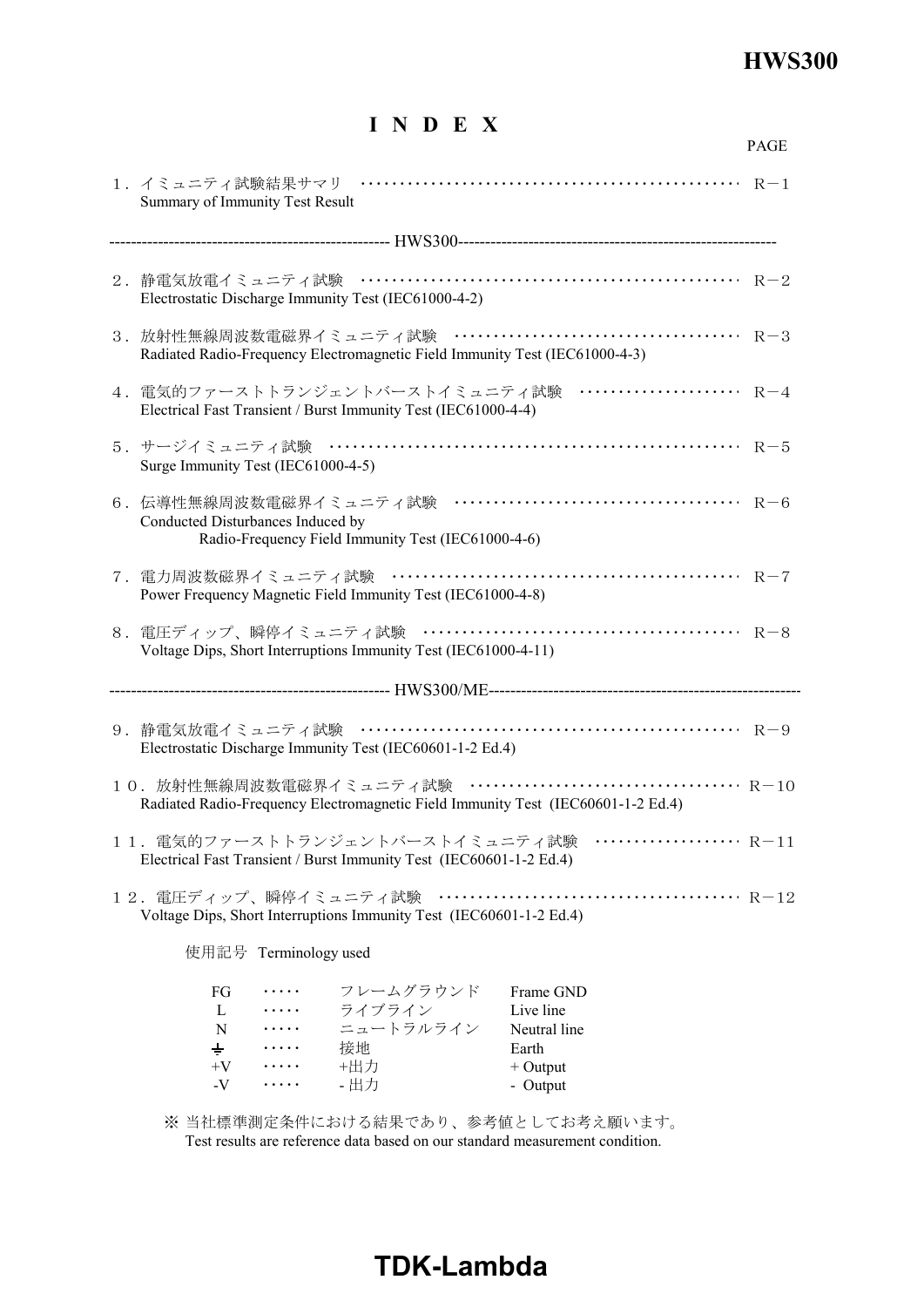## **HWS300** 1.イミュニティ試験結果サマリ **Summary of Immunity Test Result**

#### MODEL : HWS300 (カタログオプション含む \*1) (Include option models \*1)

| 項目<br>Item                                                                                      | 規格<br>Standard | 試験レベル<br>Test level | 判定基準<br>Criteria | 結果<br>Result | Page  | 備考、条件<br>Notes & Conditions                |
|-------------------------------------------------------------------------------------------------|----------------|---------------------|------------------|--------------|-------|--------------------------------------------|
| 静電気放電イミュニテイ試験<br>Electrostatic Discharge Immunity Test                                          | IEC61000-4-2   | 1,2,3               | B                | <b>PASS</b>  | $R-2$ |                                            |
| 放射性無線周波数電磁界ペュニティ試験<br>Radiated Radio-Frequency<br>Electromagnetic Field Immunity Test           | IEC61000-4-3   | 1,2,3               | A                | <b>PASS</b>  | $R-3$ |                                            |
| 電気的ファーストトランジェントバーストイミュニティ試験<br>Electrical Fast Transient / Burst Immunity Test                  | IEC61000-4-4   | 1,2,3               | B                | <b>PASS</b>  | $R-4$ |                                            |
| サージイミュニティ試験<br>Surge Immunity Test                                                              | IEC61000-4-5   | 1,2,3, (4)          | B                | <b>PASS</b>  | $R-5$ | レベル4:コモンモードのみ<br>Level4 : Common mode only |
| 伝導性無線周波数電磁界イミュニティ試験<br>Conducted Disturbances Induced<br>by Radio-Frequency Field Immunity Test | IEC61000-4-6   | 1,2,3               | A                | <b>PASS</b>  | $R-6$ |                                            |
| 電力周波数磁界代ュニティ試験<br>Power Frequency Magnetic Field Immunity Test                                  | IEC61000-4-8   | 1,2,3,4             | A                | <b>PASS</b>  | $R-7$ |                                            |
| 電圧ディップ、瞬停イミュニティ試験                                                                               |                | Dip:30% 10ms        | A                | <b>PASS</b>  |       |                                            |
| Voltage Dips,                                                                                   | IEC61000-4-11  | Dip:60% 100ms       | B                | <b>PASS</b>  | $R-8$ |                                            |
| Short Interruptions Immunity Test                                                               |                | Dip:100% 5000ms     | B                | <b>PASS</b>  |       |                                            |

試験条件の詳細は、各テストページを参照してください。 Detail of test condition refer to each test page.

#### MODEL : HWS300/ME

| 項目<br>Item                                                                             | 規格<br>Standard       | 試験レベル<br>Test level | 判定基準<br>Criteria | 結果<br>Result | Page   | 備考、条件<br>Notes & Conditions |
|----------------------------------------------------------------------------------------|----------------------|---------------------|------------------|--------------|--------|-----------------------------|
| 静電気放電イミュニテイ試験<br>Electrostatic Discharge Immunity Test                                 | IEC60601-1-2<br>Ed.4 | 1,2,3,4             | A                | <b>PASS</b>  | $R-9$  |                             |
| 放射性無線周波数電磁界イミュニティ試験<br>Radiated Radio-Frequency<br>Electromagnetic Field Immunity Test | IEC60601-1-2<br>Ed.4 | 1,2,3               | A                | <b>PASS</b>  | $R-10$ |                             |
| 電気的ファーストトランジェントバーストイミュニティ試験<br>Electrical Fast Transient / Burst Immunity Test         | IEC60601-1-2<br>Ed.4 | 1,2,3               | A                | <b>PASS</b>  | $R-11$ |                             |
|                                                                                        |                      | Dip:30% 500ms       | A                | <b>PASS</b>  |        |                             |
| 電圧ディップ、瞬停イミュニティ試験                                                                      | IEC60601-1-2         | Dip:100% 10ms       | A                | <b>PASS</b>  |        |                             |
| Voltage Dips,<br>Short Interruptions Immunity Test                                     | Ed.4                 | Dip:100% 20ms       | A                | <b>PASS</b>  | $R-12$ |                             |
|                                                                                        |                      | Dip:100% 5000ms     | B                | <b>PASS</b>  |        |                             |

試験条件の詳細は、各テストページを参照してください。 Detail of test condition refer to each test page.

判定基準A Criteria A

- 1. 試験中、5%を超える出力電圧の変動のない事
- The regulation of output voltage must not exceed 5% of initial value during test. 2. 試験後の出力電圧は初期値から変動していない事
- The output voltage must be within the regulation of specification after the test. 3. 発煙・発火のない事

Smoke and fire are not allowed.

#### 判定基準B Criteria B

- 1. 入力再投入を必要とする一時的な機能低下のない事
- Must not have temporary function degradation that requires input restart.
- 2. 試験後の出力電圧は初期値から変動していない事
- The output voltage must be within the regulation of specification after the test. 3. 発煙・発火のない事 \*1 カタログオプション Option models
- Smoke and fire are not allowed.  $/HD \, / PV$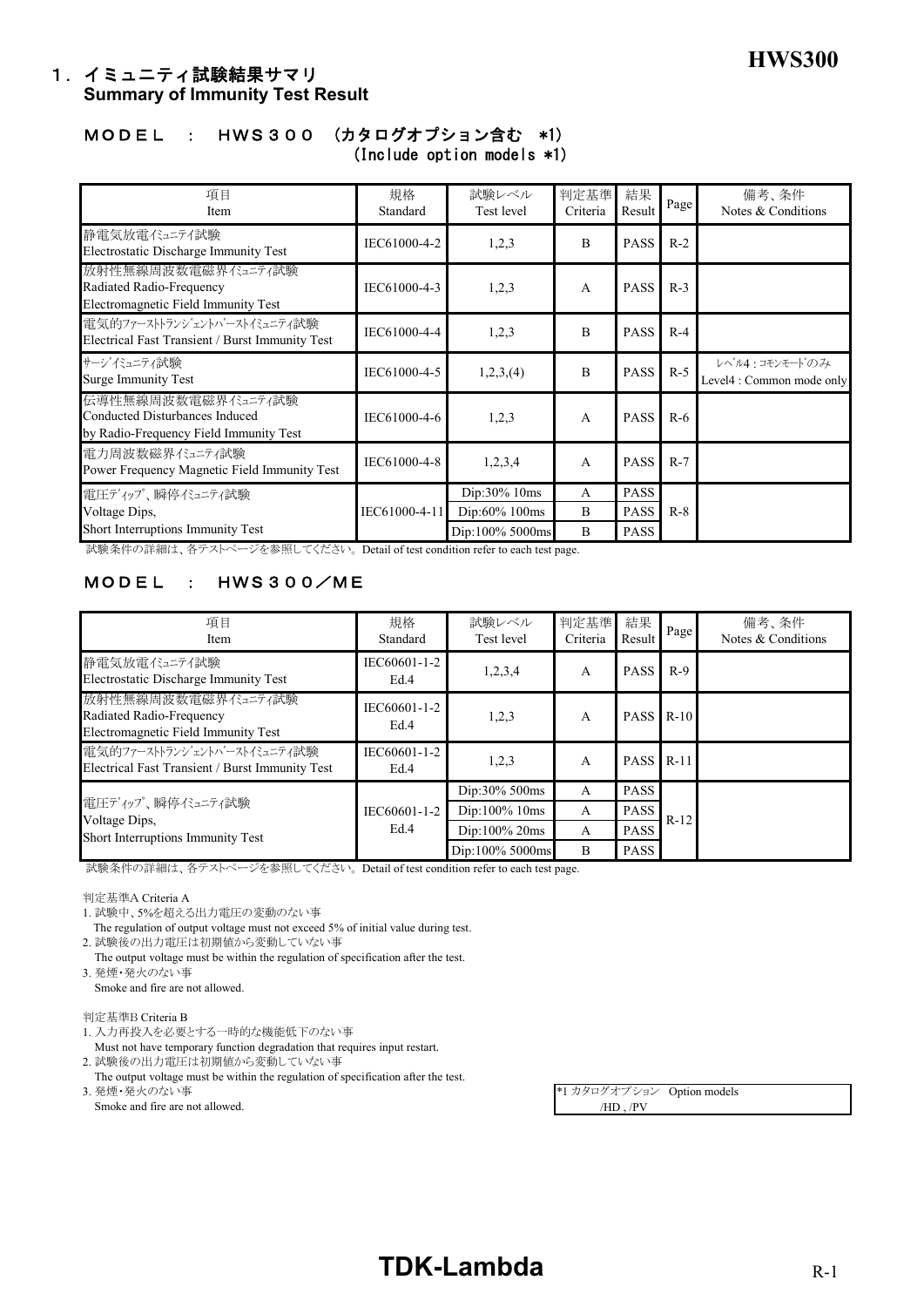#### 2.静電気放電イミュニティ試験 **Electrostatic Discharge Immunity Test (IEC61000-4-2)**

#### MODEL : HWS300

#### **(1)** 使用計測器 **Equipment Used**

| 静電気試験機               | : ESS-630A                         | (ノイズ研究所)                    |
|----------------------|------------------------------------|-----------------------------|
|                      | Electro Static Discharge Simulator | (Noise Laboratory CO., LTD) |
| 放電ガン                 | $TC-815B$                          | (ノイズ研究所)                    |
| Discharge Gun        |                                    | (Noise Laboratory CO., LTD) |
| 放電抵抗                 | :330 $\Omega$                      | 静電容量: 150pF                 |
| Discharge Resistance |                                    | Capacity                    |

#### **(2)** 試験条件 **Test Conditions**

|                    | Rated          |
|--------------------|----------------|
| ・極性                | $;+, -$        |
| Polarity           |                |
| ・放電間隔              | :>1秒           |
| Discharge Interval | $>1$ second    |
|                    |                |
|                    |                |
|                    | Output Voltage |

#### **(3)** 試験方法及び印加箇所 **Test Method and Device Test Point**

| 接触放電              | :FG、供試体ネジ部                                 |
|-------------------|--------------------------------------------|
| Contact Discharge | FG, Screw                                  |
| 気中放電              | : 入出力端子(L, N, +V, -V)                      |
| Air Discharge     | Input and Output terminal $(L, N, +V, -V)$ |



#### **(4)** 判定条件 **Acceptable Conditions**

- 1. 入力再投入を必要とする一時的な機能低下のない事 Must not have temporary function degradation that requires input restart.
- 2. 試験後の出力電圧は初期値から変動していない事 The output voltage must be within the regulation of specification after the test.
- 3. 発煙・発火のない事 Smoke and fire are not allowed.

#### **(5)** 試験結果 **Test Result**

| ---------              |           |                   |           |
|------------------------|-----------|-------------------|-----------|
| Contact Discharge (kV) | HWS300-24 | Air Discharge(kV) | HWS300-24 |
|                        | PASS      |                   | PASS      |
|                        | PASS      |                   | PASS      |
|                        | PASS      |                   | PASS      |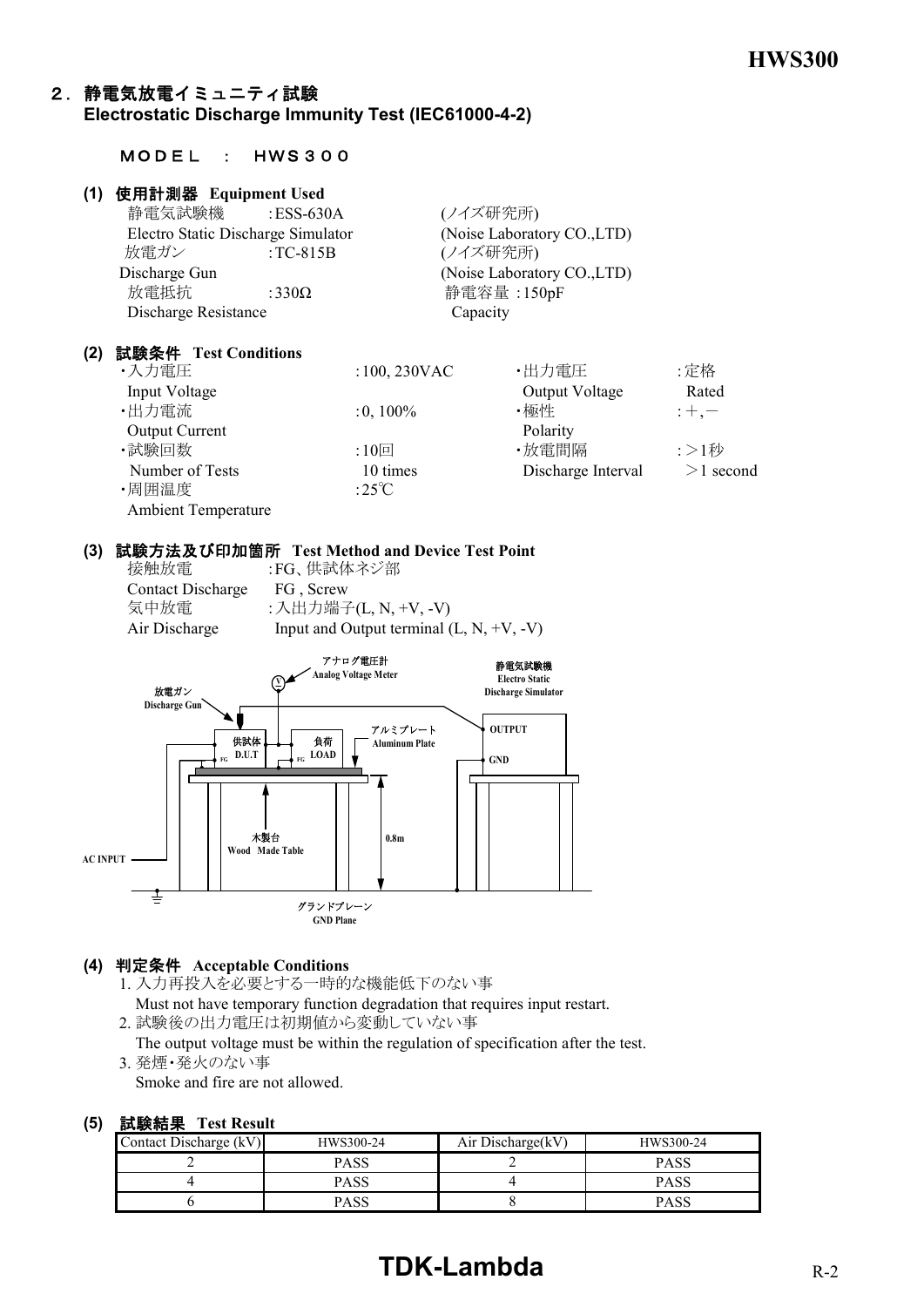8648C (Hewlett Packard)  $AK500-200$  (Kalmus) NRT (Rohde & Schwazs) NAP-Z6 (Rohde & Schwazs)

CBL6140 (Chase)

## 3.放射性無線周波数電磁界イミュニティ試験

### **Radiated Radio-Frequency Electromagnetic Field Immunity Test (IEC61000-4-3)**

#### MODEL : HWS300

#### **(1)** 使用計測器 **Equipment Used**

| シグナルジェネレータ Signal Generator |                                       |
|-----------------------------|---------------------------------------|
|                             | パワーアンプシステム Power Amplifire System     |
|                             | パワーリフレクションメーター Power Reflection Meter |
| パワーヘッド Power Head           |                                       |
| バイログアンテナ Bilog Antenna      |                                       |

#### **(2)** 試験条件 **Test Conditions**

| $:100,230$ VAC                     | ・出力電圧                                                      | :定格                                               |
|------------------------------------|------------------------------------------------------------|---------------------------------------------------|
|                                    | Output Voltage                                             | Rated                                             |
| $:100\%$                           | ・振幅変調                                                      | $:80\%$ , 1 kHz                                   |
|                                    |                                                            |                                                   |
| :水平、垂直                             | ・周囲温度                                                      | :25 $\mathrm{C}$                                  |
| Horizontal and Vertical            |                                                            |                                                   |
|                                    | ・距離                                                        | :3.0 <sub>m</sub>                                 |
| $1.0\%$ step up, 2.8 seconds hold  | Distance                                                   |                                                   |
| :上下、左右、前後                          |                                                            |                                                   |
| Top/Bottom, Left/Right, Front/Back |                                                            |                                                   |
| :80 $\sim$ 1000MHz                 |                                                            |                                                   |
|                                    |                                                            |                                                   |
|                                    | ・スイープコンディション :1.0%ステップ、2.8秒保持<br>Electromagnetic Frequency | Amplitude Modulated<br><b>Ambient Temperature</b> |

#### **(3)** 試験方法 **Test Method**



#### **(4)** 判定条件 **Acceptable Conditions**

1. 試験中、5%を超える出力電圧の変動のない事

The regulation of output voltage must not exceed 5% of initial value during test.

2. 試験後の出力電圧は初期値から変動していない事

 The output voltage must be within the regulation of specification after the test. 3. 発煙・発火のない事

Smoke and fire are not allowed.

#### **(5)** 試験結果 **Test Result**

| -- - - - - - - - - -           |             |  |  |  |
|--------------------------------|-------------|--|--|--|
| Radiation Field Strength (V/m) | HWS300-24   |  |  |  |
|                                | <b>PASS</b> |  |  |  |
|                                | <b>PASS</b> |  |  |  |
|                                | <b>PASS</b> |  |  |  |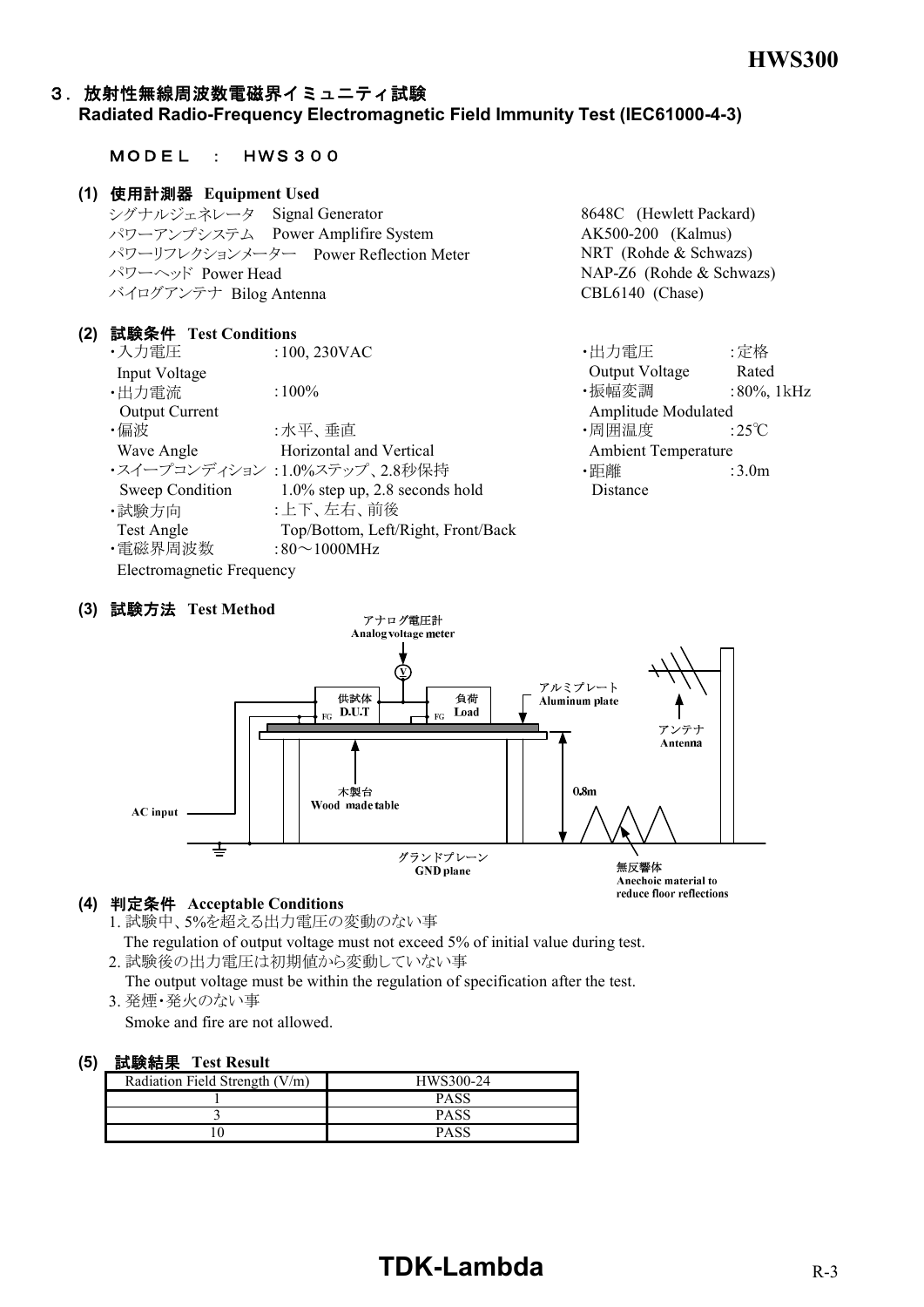#### 4. 電気的ファーストトランジェントバーストイミュニティ試験 **Electrical Fast Transient / Burst Immunity Test (IEC61000-4-4)**

MODEL : HWS300

#### **(1)** 使用計測器 **Equipment Used**

EFT/B発生器 :NSG2025 (シャフナー) EFT/B Generator (SCHAFFNER)

#### **(2)** 試験条件 **Test Conditions**

| ・入力電圧                 | $:100,230$ VAC  | ・出力電圧                      | :定格              |
|-----------------------|-----------------|----------------------------|------------------|
| Input Voltage         |                 | Output Voltage             | Rated            |
| ·出力電流                 | $:100\%$        | ・試験時間                      | :1分間             |
| <b>Output Current</b> |                 | <b>Test Time</b>           | 1 minute         |
| ・極性                   | $;+, -$         | ·周囲温度                      | :25 $\mathrm{C}$ |
| Polarity              |                 | <b>Ambient Temperature</b> |                  |
| ・試験回数                 | :3 <sub>2</sub> | ・パルス周波数                    | :5 $kHz$         |
| Number of Tests       | 3 times         | Pulse Frequency            |                  |
| ・バースト期間               | $:15$ msec      | ・パルス個数                     | :75 pcs          |
| <b>Burst Time</b>     |                 | Number of Pulse            |                  |
| ・バースト周期               | $:300$ msec     |                            |                  |
| <b>Burst Cycle</b>    |                 |                            |                  |
|                       |                 |                            |                  |

#### **(3)** 試験方法及び印加箇所 **Test Method and Device Test Point**

 (N, L, FG),(NL),(N),(L),(FG)に印加 Apply to  $(N, L, FG), (NL), (N), (L), (FG)$ 



#### **(4)** 判定条件 **Acceptable Conditions**

- 1. 入力再投入を必要とする一時的な機能低下のない事
- Must not have temporary function degradation that requires input restart. 2. 試験後の出力電圧は初期値から変動していない事
- The output voltage must be within the regulation of specification after the test. 3. 発煙・発火のない事

Smoke and fire are not allowed.

#### **(5)** 試験結果 **Test Result**

| -----------       |             |  |  |  |
|-------------------|-------------|--|--|--|
| Test Voltage (kV) | HWS300-24   |  |  |  |
|                   | <b>PASS</b> |  |  |  |
|                   | <b>PASS</b> |  |  |  |
|                   | <b>PASS</b> |  |  |  |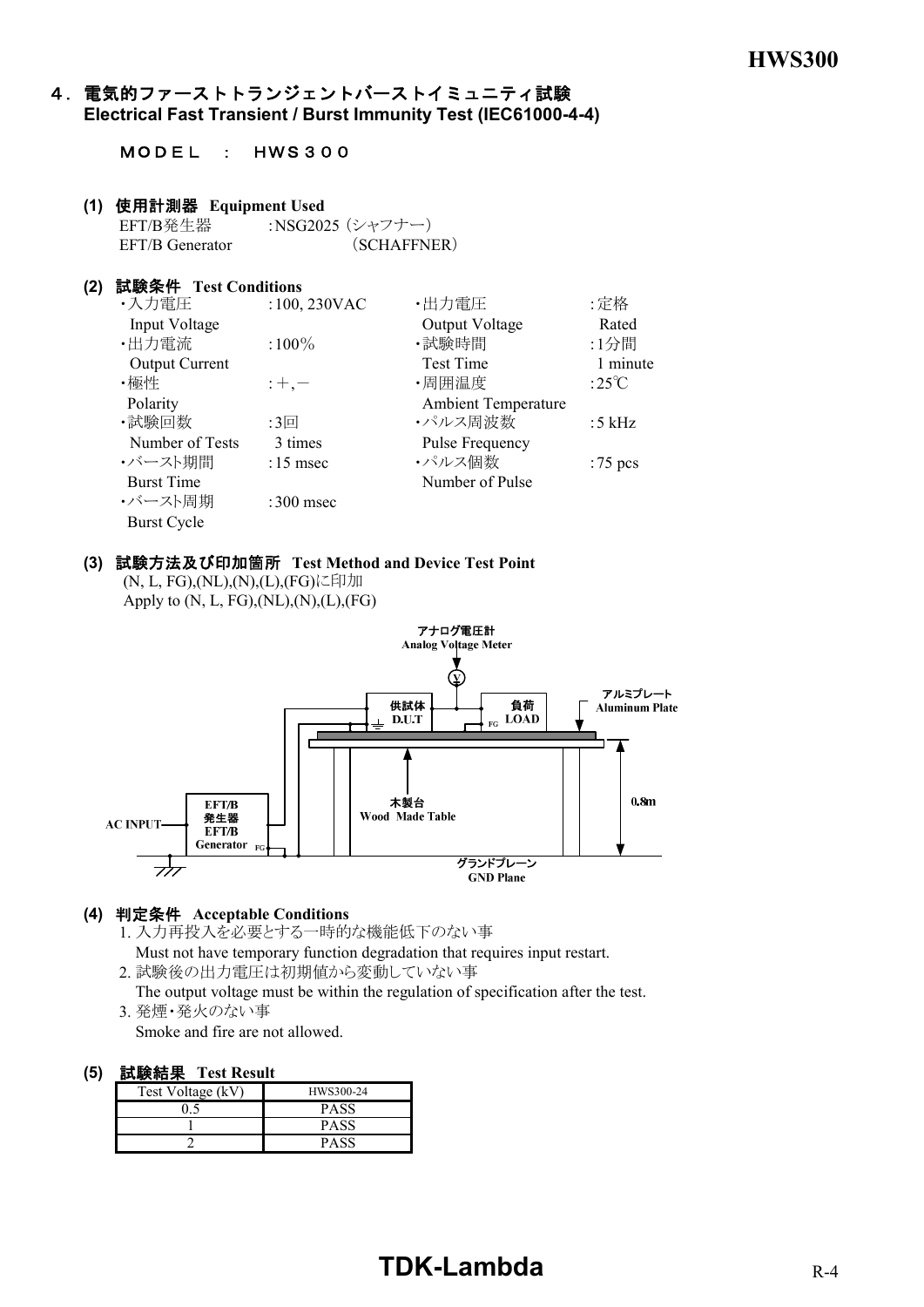#### 5.サージイミュニティ試験 **Surge Immunity Test (IEC61000-4-5)**

MODEL : HWS300

## **(1) 使用計測器 Equipment Used**<br>サージ発生器 :NSG65



#### **(3)** 試験方法及び印加箇所 **Test Method and Device Test Point** コモンモード (N-FG, L-FG) 及びノーマルモード (N-L) に印加 Apply to Common mode (N-FG, L-FG) and Normal mode (N-L).



#### **(4)** 判定条件 **Acceptable Conditions**

- 1. 入力再投入を必要とする一時的な機能低下のない事 Must not have temporary function degradation that requires input restart.
- 2. 試験後の出力電圧は初期値から変動していない事
- The output voltage must be within the regulation of specification after the test. 3. 発煙・発火のない事
	- Smoke and fire are not allowed.

#### **(5)** 試験結果 **Test Result**

| common_           |             | Normal            |             |
|-------------------|-------------|-------------------|-------------|
| Test Voltage (kV) | HWS300-24   | Test Voltage (kV) | HWS300-24   |
|                   | <b>PASS</b> | J.J               | <b>PASS</b> |
|                   | PASS        |                   | <b>PASS</b> |
|                   | <b>PASS</b> | 2.0               | <b>PASS</b> |
|                   | PASS        |                   |             |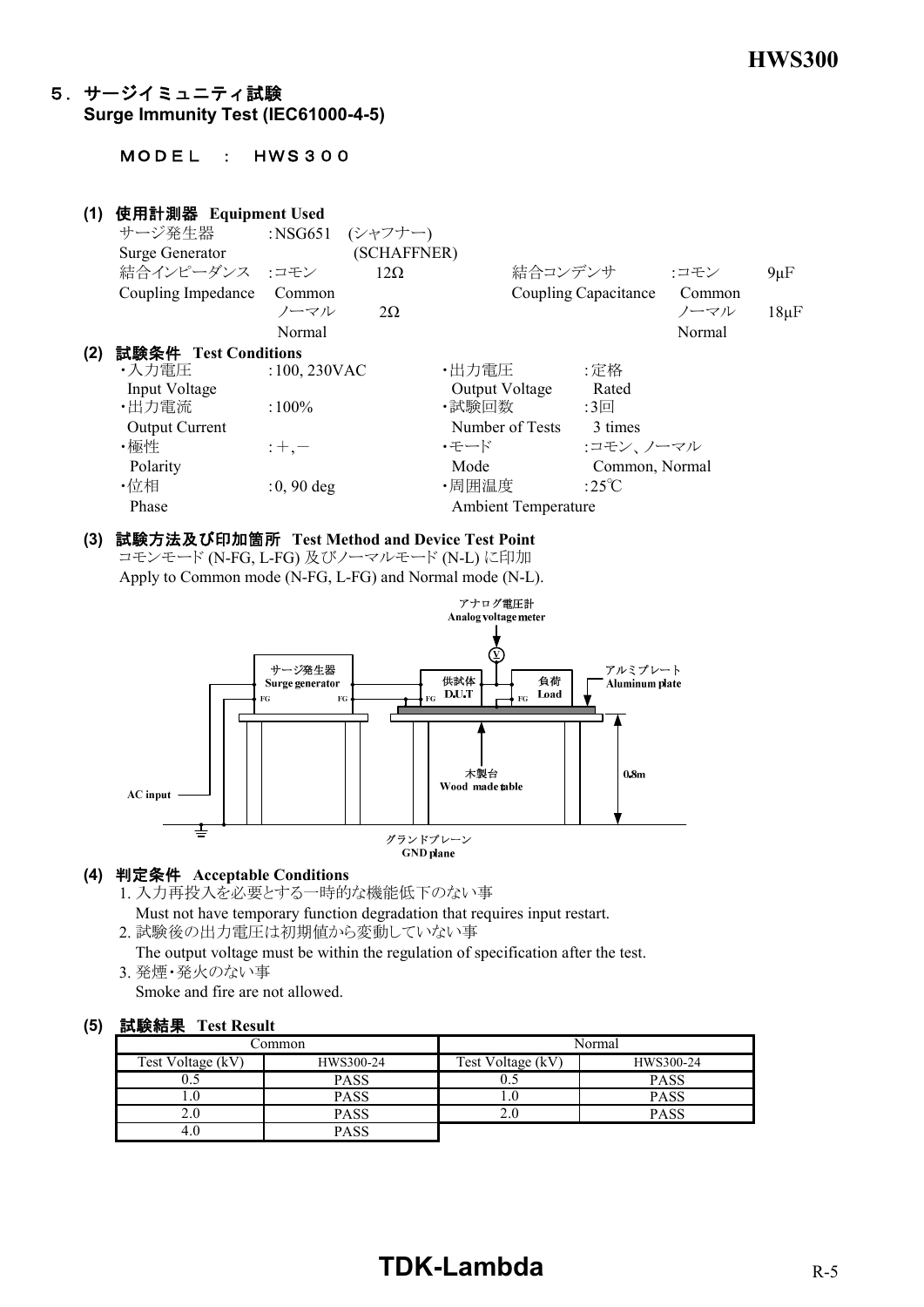#### 6. 伝導性無線周波数電磁界イミュニティ試験 **Conducted Disturbances Induced by Radio-Frequency Field Immunity Test (IEC61000-4-6)**

#### MODEL : HWS300

#### **(1)** 使用計測器 **Equipment Used**

|     | RFパワーアンプ                           |                  | A1580-50-R (R&K) |                           |                      |
|-----|------------------------------------|------------------|------------------|---------------------------|----------------------|
|     | RF Power Amplifire                 |                  |                  |                           |                      |
|     | シグナルジェネレータ                         |                  |                  | SMG (Rohde & Schwarz)     |                      |
|     | Signal Generator                   |                  |                  |                           |                      |
|     | 結合/減結合ネットワーク                       |                  |                  | KSI-8003 (協立電子工業)         |                      |
|     | Coupling De-coupling Network (CDN) |                  |                  | (Kyoritsu)                |                      |
| (2) | 試験条件 Test Conditions               |                  |                  |                           |                      |
|     | ・入力雷圧                              | $:100,230$ VAC   |                  | ・出力電圧                     | :定格                  |
|     | Input Voltage                      |                  |                  | Output Voltage            | Rated                |
|     | ・出力電流                              | $:100\%$         |                  | ・電磁界周波数                   | :150kHz $\sim$ 80MHz |
|     | <b>Output Current</b>              |                  |                  | Electromagnetic Frequency |                      |
|     | ·周囲温度                              | :25 $\degree$ C  |                  |                           |                      |
|     | <b>Ambient Temperature</b>         |                  |                  |                           |                      |
|     | ・スイープ・コンディション                      | :1.0%ステップ、2.8秒保持 |                  |                           |                      |

Sweep Condition 1.0% step up, 2.8 seconds hold

#### **(3)** 試験方法及び印加箇所 **Test Method and Device Test Point**



#### **(4)** 判定条件 **Acceptable Conditions**

- 1. 試験中、5%を超える出力電圧の変動のない事 The regulation of output voltage must not exceed 5% of initial value during test.
- 2. 試験後の出力電圧は初期値から変動していない事 The output voltage must be within the regulation of specification after the test.
- 3. 発煙・発火のない事

Smoke and fire are not allowed.

#### **(5)** 試験結果 **Test Result**

| Voltage Level (V) | HWS300-24   |
|-------------------|-------------|
|                   | <b>PASS</b> |
|                   | <b>PASS</b> |
|                   | PASS        |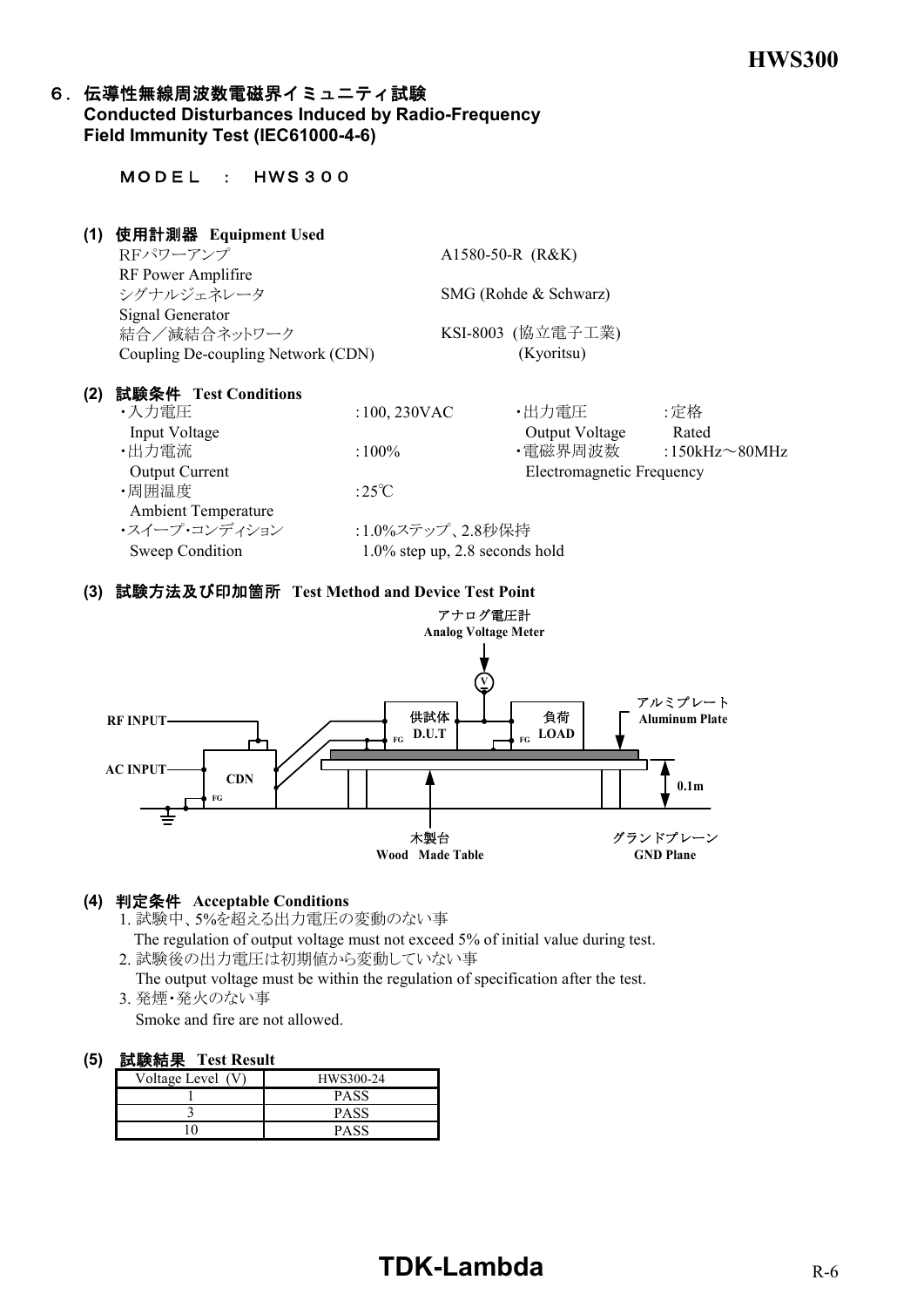#### 7.電力周波数磁界イミュニティ試験 **Power Frequency Magnetic Field Immunity Test (IEC61000-4-8)**

#### MODEL : HWS300

| (1) | 使用計測器 Equipment Used       |                               |
|-----|----------------------------|-------------------------------|
|     | ACパワーソース                   | 1501L (California Instrument) |
|     | <b>AC Power Source</b>     |                               |
|     | シグナルフェーズパワーアナライズ           | PM100 (Voltech)               |
|     | Signal Phase Power Anlyzer |                               |
|     | シャント抵抗                     | 2.5Q                          |
|     | <b>Shunt Resister</b>      |                               |
|     | ヘルムホルツコイル                  | HHS5215 (Spulen)              |
|     | Helmholts Coil             |                               |
|     |                            |                               |

#### **(2)** 試験条件 **Test Conditions**

| ・入力電圧                      | $:100,230$ VAC                        | ・出力電圧                     | :定格      |
|----------------------------|---------------------------------------|---------------------------|----------|
| Input Voltage              |                                       | Output Voltage            | Rated    |
| ・出力電流                      | $:100\%$                              | ·印加磁界周波数                  | :50Hz    |
| <b>Output Current</b>      |                                       | <b>Magnetic Frequency</b> |          |
| ・周囲温度                      | :25 $\degree$ C                       | ·印加方向                     | :X, Y, Z |
| <b>Ambient Temperature</b> |                                       | Direction                 |          |
| ・試験時間                      | :10秒以上(各方向)                           |                           |          |
| Test Time                  | More than 10 seconds (each direction) |                           |          |

#### **(3)** 試験方法 **Test Method**



#### **(4)** 判定条件 **Acceptable Conditions**

1. 試験中、5%を超える出力電圧の変動のない事 The regulation of output voltage must not exceed 5% of initial value during test.

2. 試験後の出力電圧は初期値から変動していない事

 The output voltage must be within the regulation of specification after the test. 3. 発煙・発火のない事

Smoke and fire are not allowed.

#### **(5)** 試験結果 **Test Result**

| ---------                       |             |
|---------------------------------|-------------|
| Magnetic Field Strength $(A/m)$ | HWS300-24   |
|                                 | <b>PASS</b> |
|                                 | <b>PASS</b> |
|                                 | <b>PASS</b> |
|                                 | <b>PASS</b> |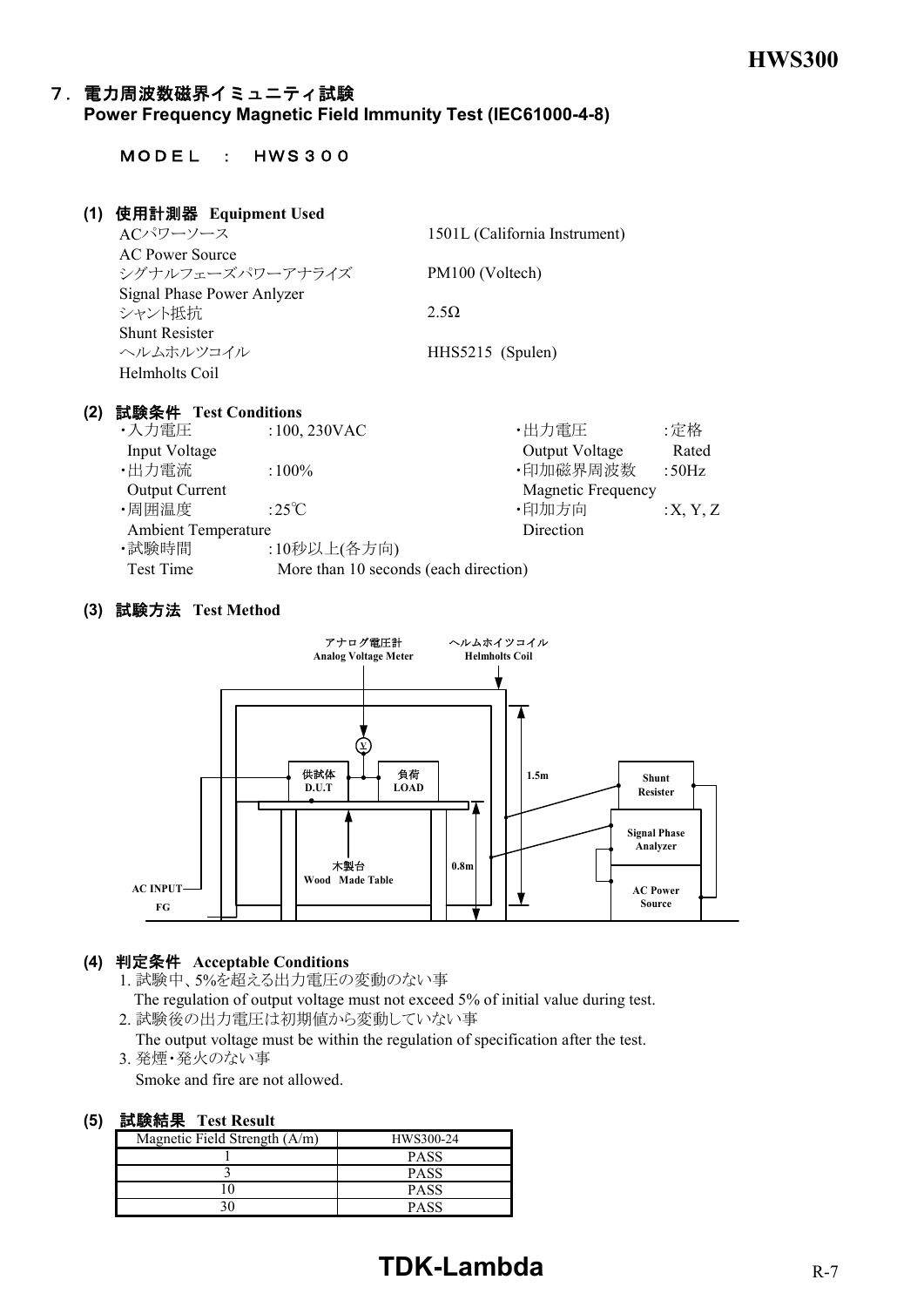#### 8.電圧ディップ、瞬停イミュニティ試験 **Voltage Dips, Short Interruptions Immunity Test (IEC61000-4-11)**

#### MODEL : HWS300

#### **(1)** 使用計測器 **Equipment Used**

試験発生器 4420 (エヌエフ) Test Generator (NF)

#### **(2)** 試験条件 **Test Conditions**

| ・入力電圧                 | $:100,230$ VAC | ・出力電圧                      | :定格                  |
|-----------------------|----------------|----------------------------|----------------------|
| Input Voltage         |                | <b>Output Voltage</b>      | Rated                |
| ・出力電流                 | $:100\%$       | ・周囲温度                      | :25 $\degree$ C      |
| <b>Output Current</b> |                | <b>Ambient Temperature</b> |                      |
| ・試験回数                 | $:3\Box$       | ・試験間隔                      | :10秒以上               |
| Number of Tests       | 3 times        | Test Interval              | More than 10 seconds |
|                       |                |                            |                      |

#### **(3)** 試験方法 **Test Method**



#### **(4)** 判定条件 **Acceptable Conditions**

判定基準A Criteria A

1. 試験中、5%を超える出力電圧の変動のない事

 The regulation of output voltage must not exceed 5% of initial value during test. 2. 試験後の出力電圧は初期値から変動していない事

- The output voltage must be within the regulation of specification after the test.
- 3. 発煙・発火のない事 Smoke and fire are not allowed.

判定基準B Criteria B

1. 入力再投入を必要とする一時的な機能低下のない事

 Must not have temporary function degradation that requires input restart. 2. 試験後の出力電圧は初期値から変動していない事

- 
- The output voltage must be within the regulation of specification after the test. 3. 発煙・発火のない事

Smoke and fire are not allowed.

#### **(5)** 試験結果 **Test Result**

| <b>Test Level</b> | Dip Rate | Continue Time | <b>Triteria</b> | HWS300-24   |
|-------------------|----------|---------------|-----------------|-------------|
| 70%               | $30\%$   | .0ms          |                 | <b>PASS</b> |
| 40%               | 60%      | $100$ ms      |                 | <b>PASS</b> |
| $0\%$             | $00\%$   | 5000ms        |                 | PASS        |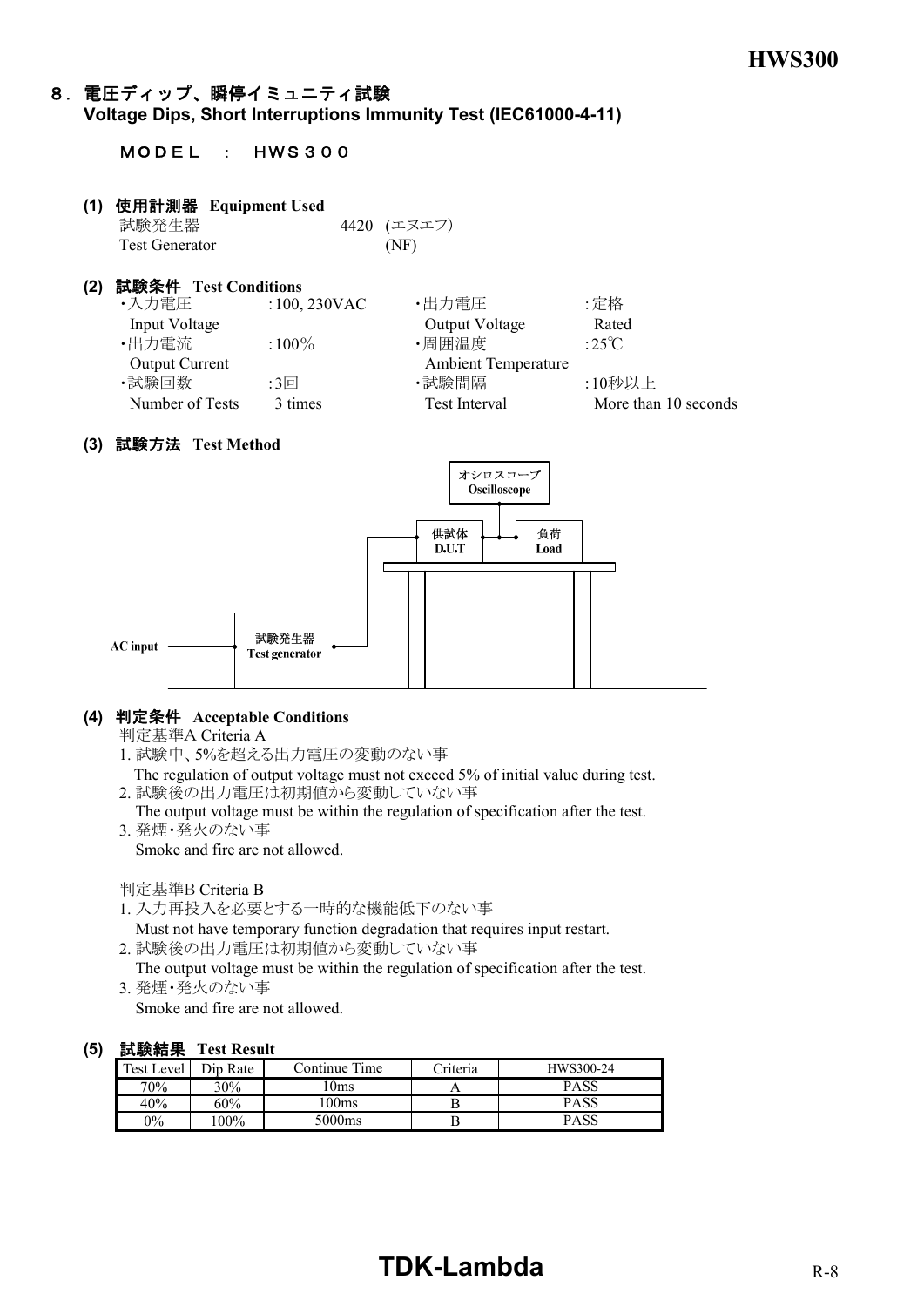#### 9.静電気放電イミュニティ試験 **Electrostatic Discharge Immunity Test (IEC60601-1-2 Ed.4)**

#### MODEL : HWS300/ME

#### **(1)** 使用計測器 **Equipment Used**

|     | 静電気試験機                             |                 |             | : ESS-S3011/GT-30R (Noiseken) |             |
|-----|------------------------------------|-----------------|-------------|-------------------------------|-------------|
|     | Electro Static Discharge Simulator |                 |             |                               |             |
|     | 放電抵抗                               | :330 $\Omega$   | 静電容量: 150pF |                               |             |
|     | Discharge Resistance               |                 | Capacity    |                               |             |
| (2) | 試験条件 Test Conditions               |                 |             |                               |             |
|     | ・入力電圧                              | $:100,230$ VAC  |             | ・出力電圧                         | :定格         |
|     | Input Voltage                      |                 |             | Output Voltage                | Rated       |
|     | ・出力電流                              | $:0,100\%$      |             | ・極性                           | $;+, -$     |
|     | <b>Output Current</b>              |                 |             | Polarity                      |             |
|     | ・試験回数                              | $:10 \square$   |             | ・放電間隔                         | :>1秒        |
|     | Number of Tests                    | 10 times        |             | Discharge Interval            | $>1$ second |
|     | ·周囲温度                              | :25 $\degree$ C |             |                               |             |
|     | <b>Ambient Temperature</b>         |                 |             |                               |             |
|     |                                    |                 |             |                               |             |

#### **(3)** 試験方法及び印加箇所 **Test Method and Device Test Point**

| 接触放電              | :FG、供試体ネジ部                                 |
|-------------------|--------------------------------------------|
| Contact Discharge | FG, Screw                                  |
| 気中放電              | : 入出力端子(L, N, +V, -V)                      |
| Air Discharge     | Input and Output terminal $(L, N, +V, -V)$ |



#### **(4)** 判定条件 **Acceptable Conditions**

- 1. 試験中、5%を超える出力電圧の変動のない事 The regulation of output voltage must not exceed 5% of initial value during test.
- 2. 試験後の出力電圧は初期値から変動していない事
- The output voltage must be within the regulation of specification after the test. 3. 発煙・発火のない事

Smoke and fire are not allowed.

#### **(5)** 試験結果 **Test Result**

| Contact Discharge (kV) | HWS300-24/ME | Air Discharge(kV) | HWS300-24/ME |
|------------------------|--------------|-------------------|--------------|
|                        | <b>PASS</b>  |                   | PASS         |
|                        | <b>PASS</b>  |                   | <b>PASS</b>  |
|                        | <b>PASS</b>  |                   | <b>PASS</b>  |
|                        | <b>PASS</b>  |                   | <b>PASS</b>  |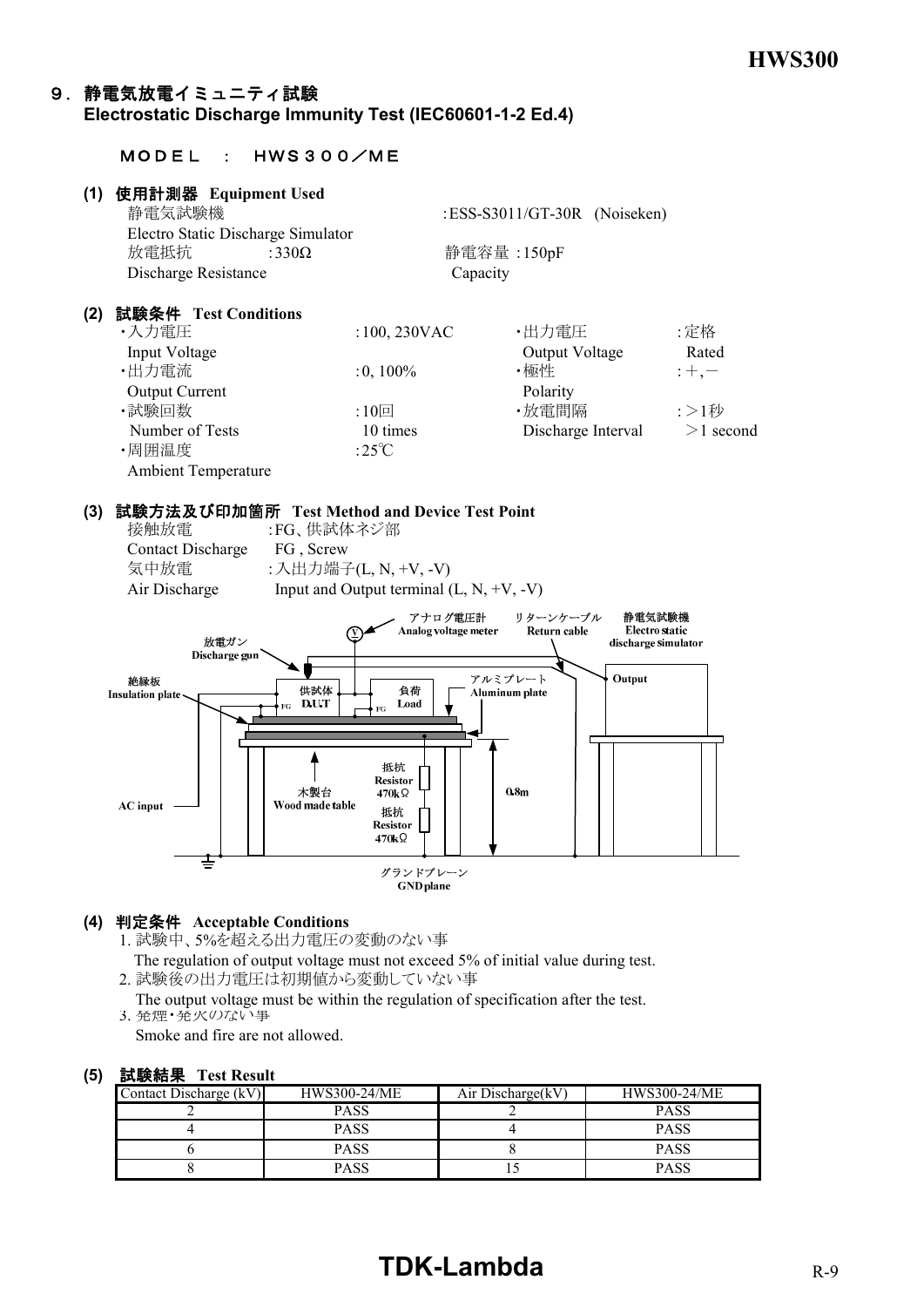#### 10. 放射性無線周波数電磁界イミュニティ試験

#### **Radiated Radio-Frequency Electromagnetic Field Immunity Test (IEC60601-1-2 Ed.4)**

#### MODEL : HWS300/ME

#### **(1)** 使用計測器 **Equipment Used**

| シグナルジェネレータ Signal Generator       | : $N5181A$ (Agilent)     |
|-----------------------------------|--------------------------|
| パワーアンプシステム Power Amplifier System | : CBA $1G-250$ (Teseq)   |
|                                   | : AS0104-55/55 (Milmega) |
| アンテナ Antenna                      | : $3106B$ (ETS Lindgren) |
|                                   | : ATH800M 5GA $(ar)$     |
|                                   | : $ATH4G8$ (ar)          |

#### **(2)** 試験条件 **Test Conditions** ・入力電圧 : 100, 230VAC ・出力電圧 : 定格<br>- Innut Voltage : 100, 230VAC Output Voltage Rated Input Voltage Rated Rated Rated Rated Rated Rated Rated Rated Rated Rated Rated Rated Rated Rated Rated Rated R<br>
2.0.100% CHL The Rated Rated Rated Rated Rated Rated Rated Rated Rated Rated Rated Rated Rated Rated Rated R ·出力電流 :0, 100% Output Current Distance ・偏波 :水平、垂直 ・周囲温度 :25℃ Wave Angle **Horizontal and Vertical** Ambient Temperature •試験方向 :上下、左右、前後 Test Angle Top/Bottom, Both Sides, Front/Back<br>・振幅変調(AM) : 80%, 1kHz, 1.0%ステップ、0.5秒保指 ·振幅変調(AM) :80%, 1kHz, 1.0%ステップ、0.5秒保持 ・パルス変調(PM) :18Hz, 217Hz,<br>Amplitude Modulated 80%, 1kHz, 1.0% step up, 0.5 seconds hold 0.5秒保持  $80\%$ , 1kHz, 1.0% step up, 0.5 seconds hold ・周波数変調(FM) :5kHz偏差、1kHz正弦、0.5秒保持 Pulse Modulated 18Hz, 217Hz,

Frequency Modulated 5kHz deviation, 1kHz sine, 0.5 seconds hold 0.5 seconds hold

#### **(3)** 試験方法 **Test Method**



#### **(4)** 判定条件 **Acceptable Conditions**

- 1. 試験中、5%を超える出力電圧の変動のない事
- The regulation of output voltage must not exceed 5% of initial value during test. 2. 試験後の出力電圧は初期値から変動していない事
- The output voltage must be within the regulation of specification after the test. 3. 発煙・発火のない事
	- Smoke and fire are not allowed.

| Modulation | Radiation Field Strength (V/m)<br>Electromagnetic Frequency |                               | HWS300-24/ME |  |  |  |
|------------|-------------------------------------------------------------|-------------------------------|--------------|--|--|--|
| AΜ         | $80\sim$ 2700MHz<br>10                                      |                               | <b>PASS</b>  |  |  |  |
| <b>PM</b>  | 27                                                          | 385MHz                        | <b>PASS</b>  |  |  |  |
| 18Hz       | 28                                                          | 810,870,930MHz                | <b>PASS</b>  |  |  |  |
| <b>PM</b>  |                                                             | 710,745,780,5240,5500,5785MHz | <b>PASS</b>  |  |  |  |
| (217Hz)    | 28                                                          | 1720,1845,1970,2450MHz        | <b>PASS</b>  |  |  |  |
| FM.        | 28                                                          | 450MHz                        | <b>PASS</b>  |  |  |  |

#### **(5)** 試験結果 **Test Result**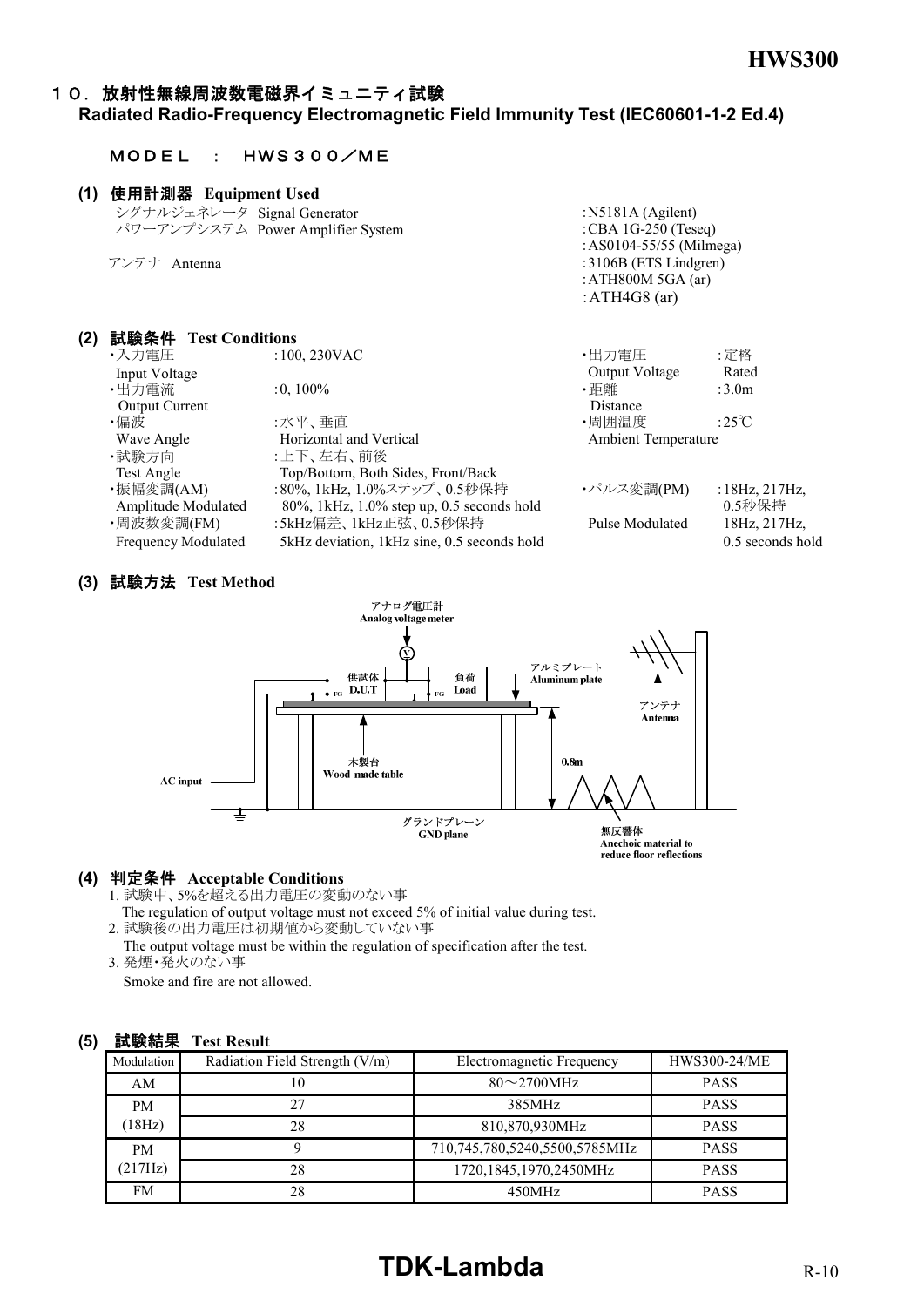#### 11. 電気的ファーストトランジェントバーストイミュニティ試験 **Electrical Fast Transient / Burst Immunity Test (IEC60601-1-2 Ed.4)**

#### MODEL : HWS300/ME

#### **(1)** 使用計測器 **Equipment Used**

EFT/B発生器 :FNS-AX3-B50B(Noiseken) EFT/B Generator

#### **(2)** 試験条件 **Test Conditions**

| ・入力電圧                 | :100, 230VAC | ・出力電圧                      | :定格                  |
|-----------------------|--------------|----------------------------|----------------------|
| Input Voltage         |              | Output Voltage             | Rated                |
| ·出力電流                 | $:0,100\%$   | ·試験時間                      | :1分間                 |
| <b>Output Current</b> |              | <b>Test Time</b>           | 1 minute             |
| ・極性                   | $: +, -$     | ・周囲温度                      | :25 $\mathrm{C}$     |
| Polarity              |              | <b>Ambient Temperature</b> |                      |
| ・試験回数                 | :3回          | ・パルス周波数                    | $:100 \mathrm{~kHz}$ |
| Number of Tests       | 3 times      | <b>Pulse Frequency</b>     |                      |
| ・バースト期間               | $:0.75$ msec | ・パルス個数                     | :75 pcs              |
| <b>Burst Time</b>     |              | Number of Pulse            |                      |
| ・バースト周期               | $:300$ msec  |                            |                      |
| <b>Burst Cycle</b>    |              |                            |                      |

#### **(3)** 試験方法及び印加箇所 **Test Method and Device Test Point**

(N, L, FG), (+V, -V),(+S,-S)に印加 Apply to  $(N, L, FG), (+V, -V), (+S, -S).$ 



#### **(4)** 判定条件 **Acceptable Conditions**

- 1. 試験中、5%を超える出力電圧の変動のない事 The regulation of output voltage must not exceed 5% of initial value during test.
- 2. 試験後の出力電圧は初期値から変動していない事
- The output voltage must be within the regulation of specification after the test.
- 3. 発煙・発火のない事 Smoke and fire are not allowed.

#### **(5)** 試験結果 **Test Result**

| ------<br>T COL TILOMIL |                     |  |
|-------------------------|---------------------|--|
| Test Voltage (kV)       | <b>HWS300-24/ME</b> |  |
|                         | PASS                |  |
|                         | <b>PASS</b>         |  |
|                         | <b>PASS</b>         |  |